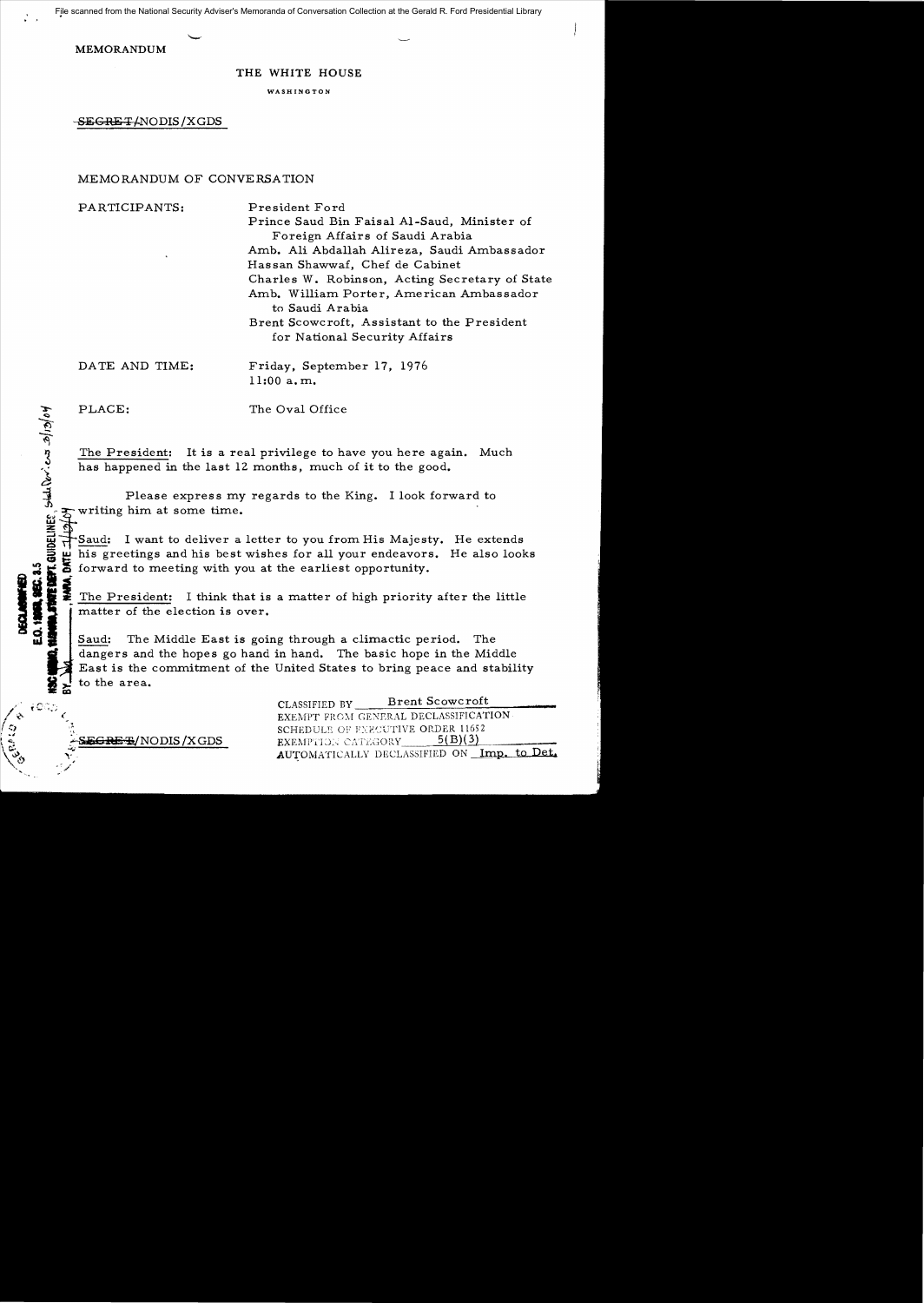## $\sim$  <del>SECRET</del>/NODIS/XGDS 2

 $\mathcal{F}^{\mathcal{F}}_{\mathcal{F}}$ 

There are many aspects of the US-Saudi relationship which we would hope to discuss. One of the important subjects for us is the matter of improving our armed forces. We are not a warlike country, but the threats in the area compel us to improve our forces. The constant questioning of our efforts by the United States lead to grave questions on the part of the Saudi people. We don't see why they should be looked on with suspicion. Our efforts are not just in arms, but for schools, hospitals, barracks, etc. What we are asking for is less even than your military experts say is needed.

The President: Let me say we agree completely that you have no aggressive designs and we fully support your defense efforts. The reluctance is not on the part of my Administration. Our cutbacks have been pragmatically designed to get Congressional approval. This is a difficult time for us. I would hope that in January we could move ahead in a better climate here.

Last year we spoke of progress in the Middle East. Tragically the Lebanese conflict has intervened. We appreciate the Saudi efforts in the area. We are doing what we can to support Lebanon and the moderate forces and keep Israel restrained. We hope that the inauguration of President Sarkis there will permit some progress which will permit us to move toward an overall settlement in the Middle East. We are committed to a settlement as soon as possible.

May I say how much we appreciate your helpfulness to Jordan over the matter of Hawks. That was very helpful.

Do you think President Sarkis will be able to take over?

Saud: We are hopeful. But the activities of Frangiyah raise questions. The agreement for the Arab League meeting is hopeful. Stopping the fighting is a prerequisite. We are asking the Arab League to bring about an understanding. We think all parties want an agreement. We think the Cairo accords are right and all parties accept them. The problem is to stop the fighting.

We are optimistic but we are disturbed at the inclination to use the Lebanese question to delay the momentum to peace. The feeling has been because of the Lebanese situation there could be no movement.

-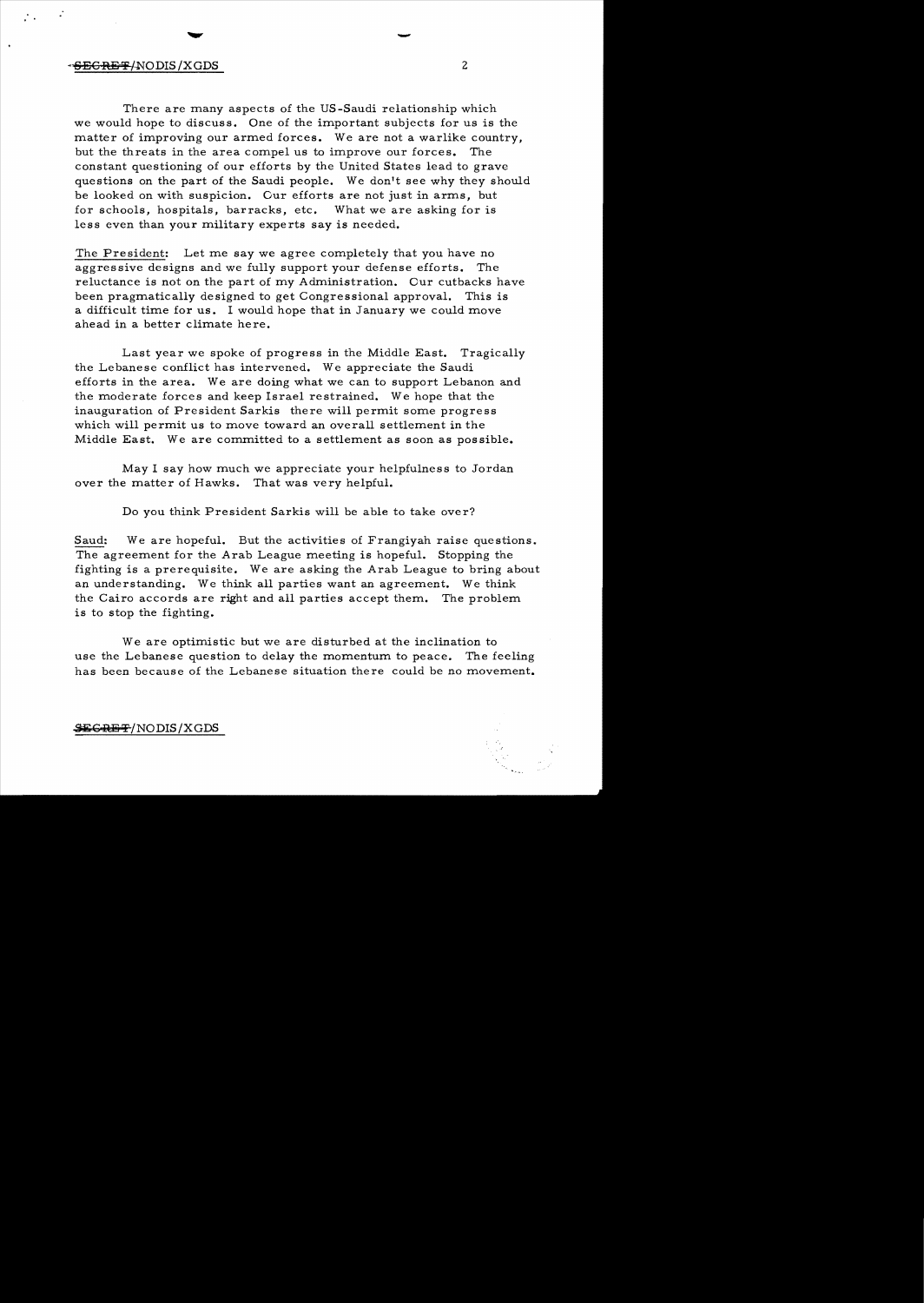### $S_{\text{E}}$ GRET/NODIS/XGDS 3

-

There is danger of deadlock and stalemate in this. We think Lebanon should not be an obstacle.

If I could go back to the arms. We have a technical problem. We have a long range plan, that was developed with the aid of the Pentagon. Some of the weapons we ask for now are easy to maneuver but as we get into the future we will have to be able to plan better and have more foreknowledge. They are systems and they can't be implemented piece by piece. We hope for your understanding for our need to build a defense posture and with your support.

The President: I understand and I fully support your needs. I understand what you say about planning for delivery. We have two problems: one is partly temporary with the Congress at this election period. The other is momentum on the part of Israeli supporters that Saudi Arabia has aggressive designs. They are wrong, but momentum toward peace would reassure that group.

If I could speak a moment about oil prices. I greatly appreciate His Majesty's comments about a price increase. Last year when you were here, we were at the bottom of a recession. We are moving out now, but it is still fragile. The OPEC action last summer under your leadership was very far-sighted, but any increase this December or for '77 would be extremely damaging, not only for the United States, but even more so for our industrial colleagues who are in a much more fragile situation.

We plan to discuss this not just with you but also with Iran and Venezuela. It would be disastrous to push the world economy back to the recession of last year. So we hope His Majesty's views will prevail.

Saud: Thank you, Mr. President. As you know, one of my principal concerns has been the impact on the world econmy. His Majesty is just as determined as last summer not to have an inc rease. But it will be difficult, and it will depend heavily on what you can do with Iran and Venezuela. His Majesty has said at least he will refuse more than a modest increase, and will categorically refuse anything beyond 5 percent. If we can get support from Iran and Venezuela, we can hold to no increase, but without that, it will be extremely difficult.

 $-$  SEGRET/NODIS/XGDS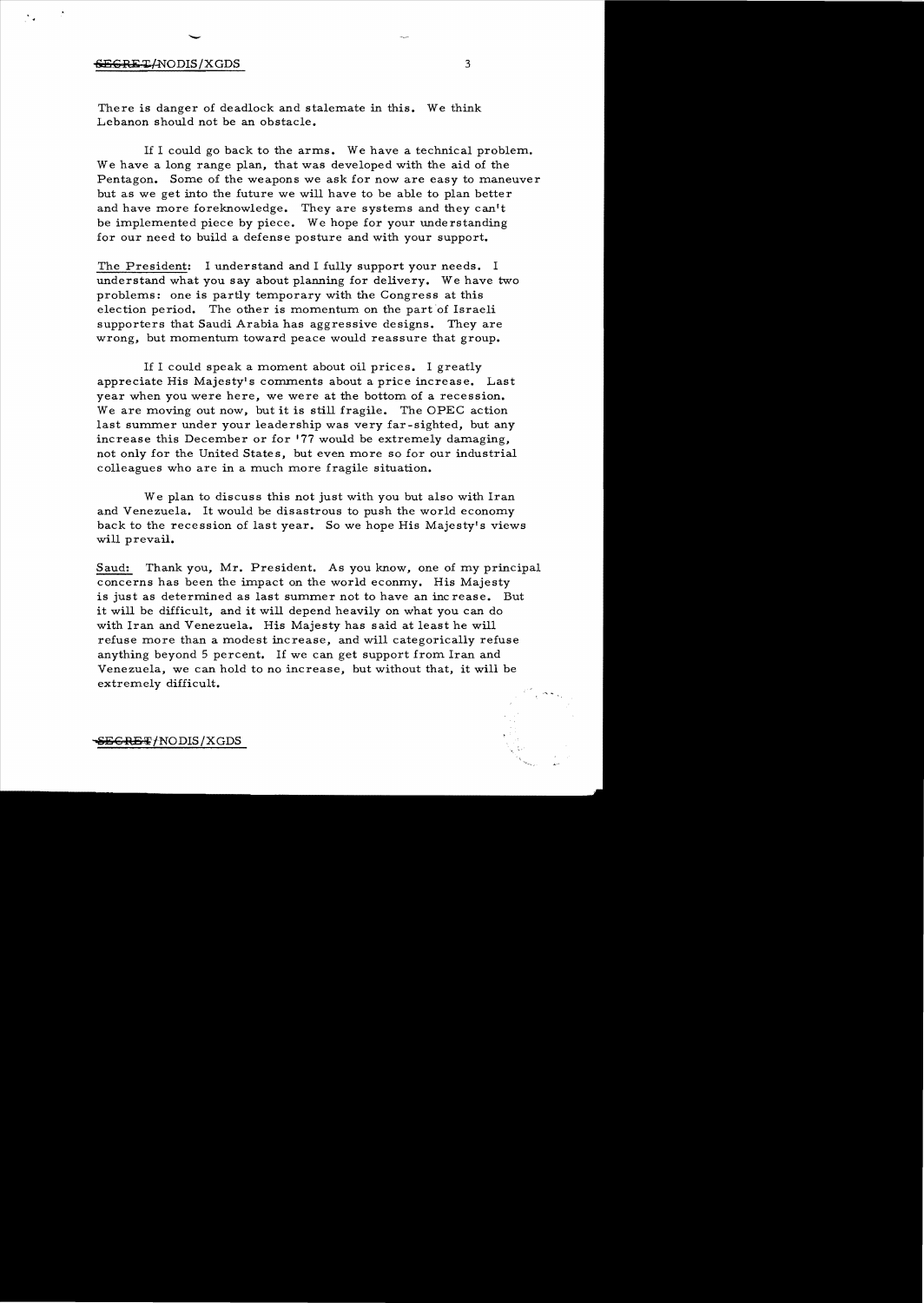### $-$ <del>SECRET</del>/NODIS/XGDS  $4$

 $\mathcal{F}_{\mathbf{z}}$ 

-

The President: I appreciate that and we will work on them to the best of our ability.

Saud: Our ability in this regard depends strongly on the overall state of U.S. -Saudi relations, not only in military supplies but in other things. We need a measure of reciprocity to justify and strengthen our ability to act and to keep our public opinion and the Arab public opinion mollified.

The President: I am glad you mentioned that. The boycott is another case of our difficulty with Congress. I have said that the actions I took last year were all that were needed and justified. Unfortunately, we have not been successful in staving off Congressional action. They have added a boycott provision to a major tax bill which is vital to our country and it leaves me with a very difficult problem.. Also, in another action, Senator Ribicoff and others are trying to add additional restrictions on the Export Administration Act. We are working very hard to defeat these actions but I don't know if they will be successful. Then it is a question of veto. The Export Administration Act runs out September 30 and we are looking now to see what the legal effects of a veto would be. But I would like His Majesty to know that I am. opposed to all this legislation and am doing all I can to avoid more legislation.

Saud: I am not very familiar with this legislation nor do I think I should comment. That is your matter, but it does arouse antagonism. and makes business very difficult to transact with your companies. If it is passed at the very time the Boycott Committee is meeting, that will be an added problem. If the boycott injures American companies we will discuss that. Whenever any boycott problem. arises we are willing to discuss it.

It is not a discrimination problem. It is a political act against Israel. We and the whole Arab world want to build a strong and sound relationship with the United States. We mean that deeply, and I don't think that is a threat to any other country.

The President: None of these acts is needed and I will do my best to defeat it. Part of this is an education process, and my Administration will do its best to explain the situation to the American people.



SE<del>CRET/</del>NODIS/XGDS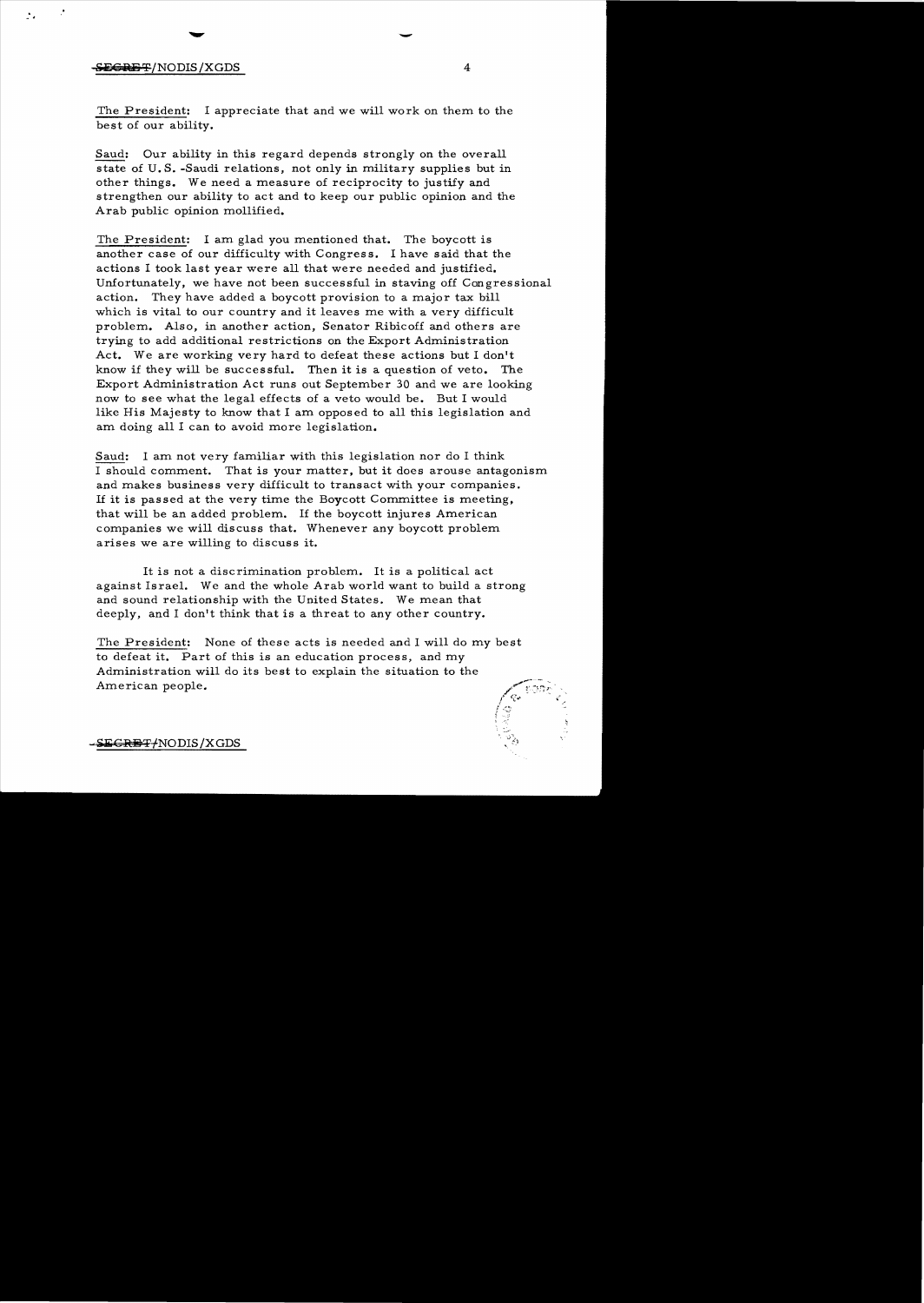# **SECRET/NODIS/XGDS**

 $\sum_{i=1}^n \frac{1}{i}$ 

Again, I assure you I will do my very best to move to a settlement in the Middle East.

Saud: Those assurances are vital to us, Mr. President.



-SEGRET/NODIS/XGDS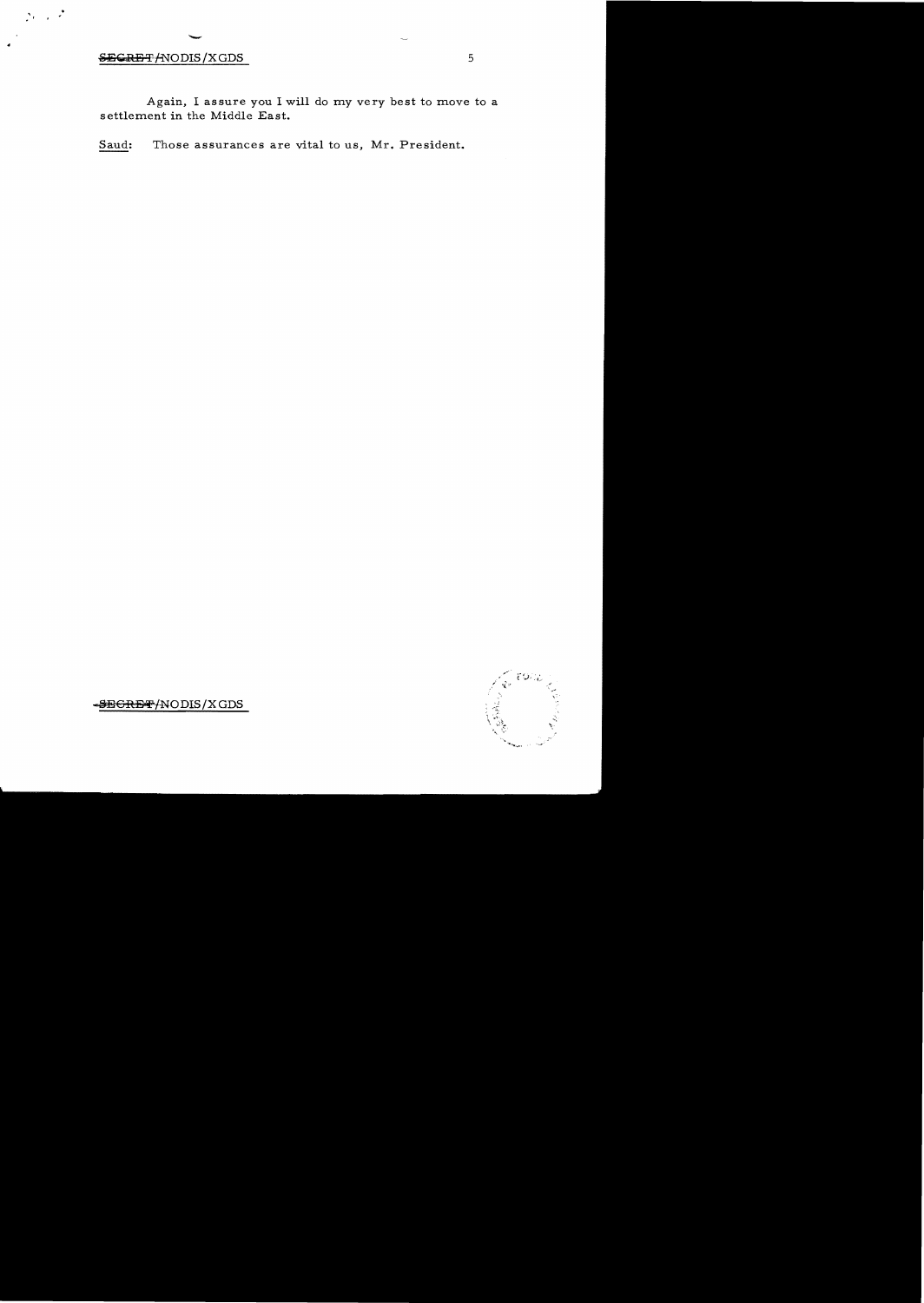P/Prince Sand

 $\bigvee$ 

P Sta we pourte ge 5 km par bon again.  $\sin x$  for  $\cos x$ . Bouffers in up a le CIT in look funnel to insting in the some time S & deliver a letter from Henre He a to be quoting a best moster for all you continues. Al low face lt muty af you the echat portionity P Stack that is a incute of high function after a bittle method a chetie issuer. 5 The MEI join this a churchie D'period. The day we to hypogethered hand. The beain bypeainc ME is centrat fc US & tring place & statistiky  $\bigstar$  - as  $c$ 1 en assumon age toge US - Santi Working which we would hysta dy ins. One of compatant surpet forma de matter of myringerne and face, we can not a worship with her thunk in ana capel in to injurie ans preces. The constant questioning of and efforthy Citud to grow quantion can part of Sunch 1 people. We don't see why they child be. bohela afsuspices de Mats are not just association of but schools, hope tomarts, the less are asking for **E.O. 12060, SEC. 3.5**<br>NSC MEMO, 11/24/98, STATE DEPT. QUADELINES, state levicus  $5/13/64$ <br>BY  $\frac{1}{4}$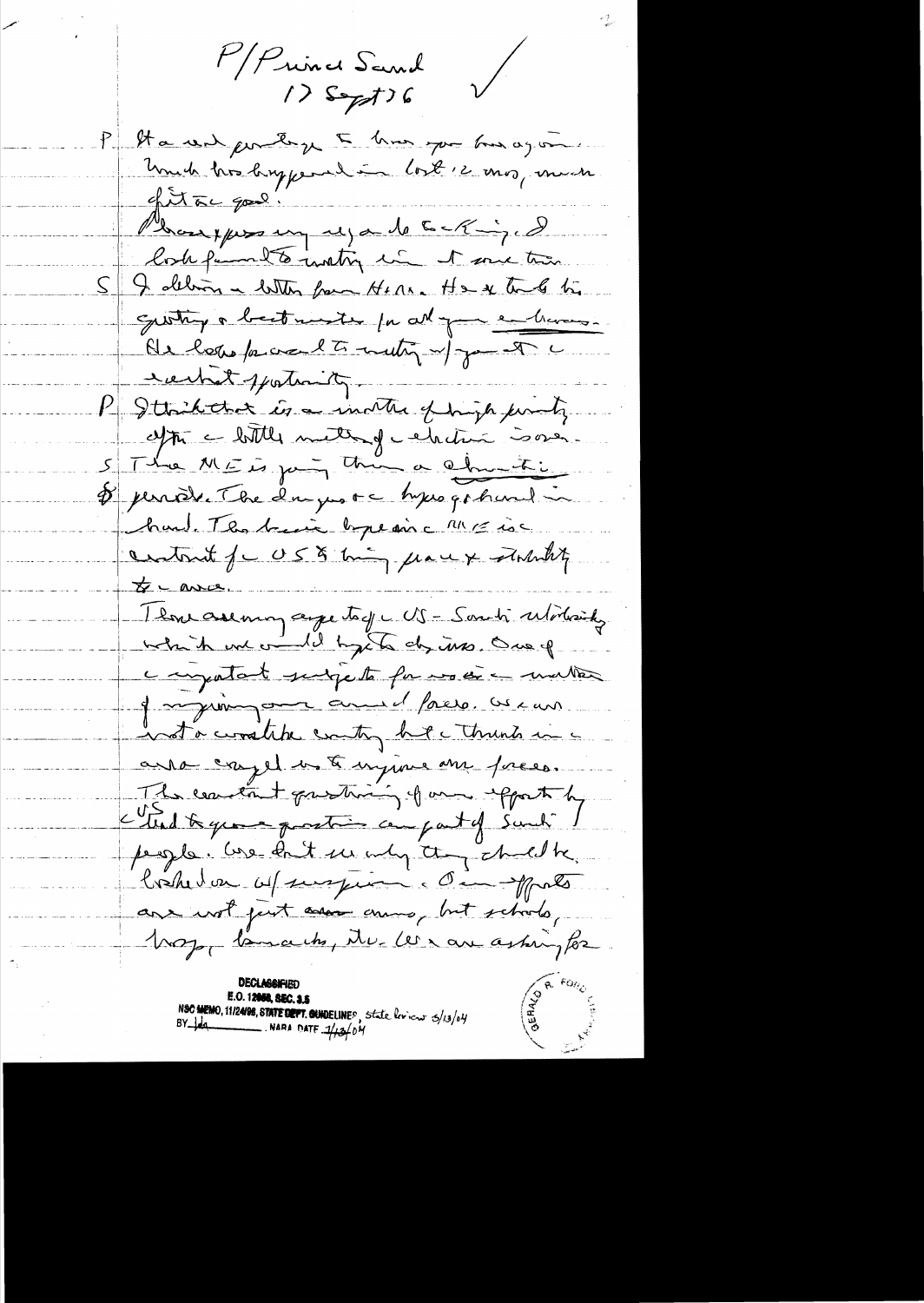by brown than your wind. \* perto por ony to weekly I lit me our we again comptaly gon and us aggregate dangers & at fully sypert you 'di efforte. The relactions is well ou part y un admin. Our with the line Last jeune we spoke of prog verille. They will chilouse unfort his intenient. he opper Sunt efforts inc aser, we au doing what we can to say of habon + a moderate (news + key I restrieds be begge that Sachie mange will permit some forg there what well point use to torond <u>a overall settlement in MF. We are</u> count to a settlement ASAP. Un green trans à jouhannementale S GS e can hughpel But a chinter of Lorongigo laire pretier. The agestion to par cent bonque entgé depute Styping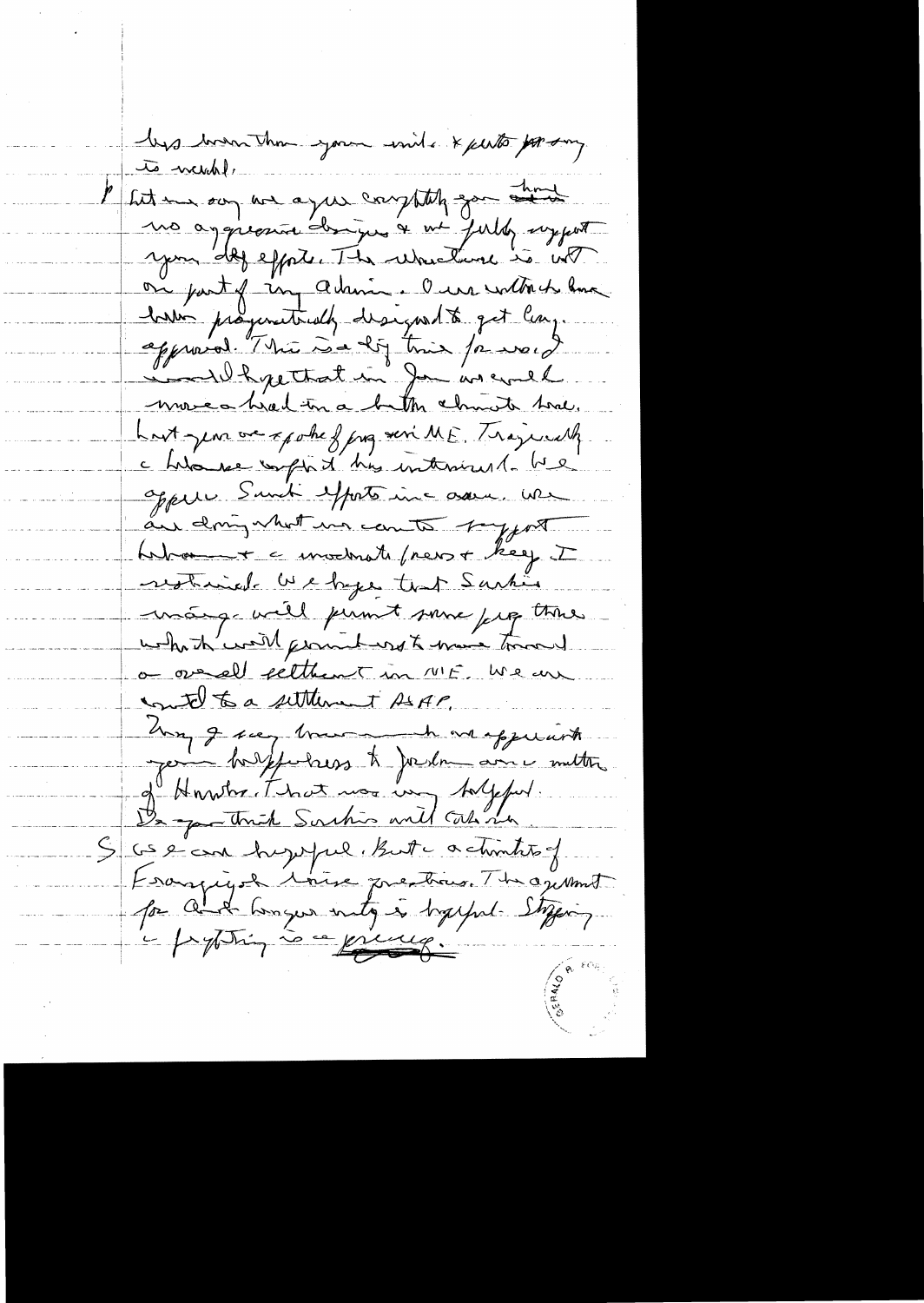We are conting and hayon to him about an united in we think all partite aston agromat : We think c Cairo accords are regat rell accept time. The probabile stope fught, we are gettington but distribut it includit insec betonce preste to delay a merinten to fear . The fishing long been because of inhance text there and be no more Erreut, Thus is longer of dradhoch + stalements in this we think were the lust 1 avoltale If beautiful to the to come we have tinh fut ble home long competent, dagel Dand J dentajon Sons de ayres une ask for comme one lossy to manerise but Les us get intre ferture are with has to sort toto flow hetthe + good have more forekrounding / hose are systems there count les implements pries by price. We hope for ignore in Motarhing frame needt count da left patrice + at year toppet. V I indiction de forMy suggest spen meds, & individual about ju sur about planning /or detainery. We have I poto: one is justly this pay w/c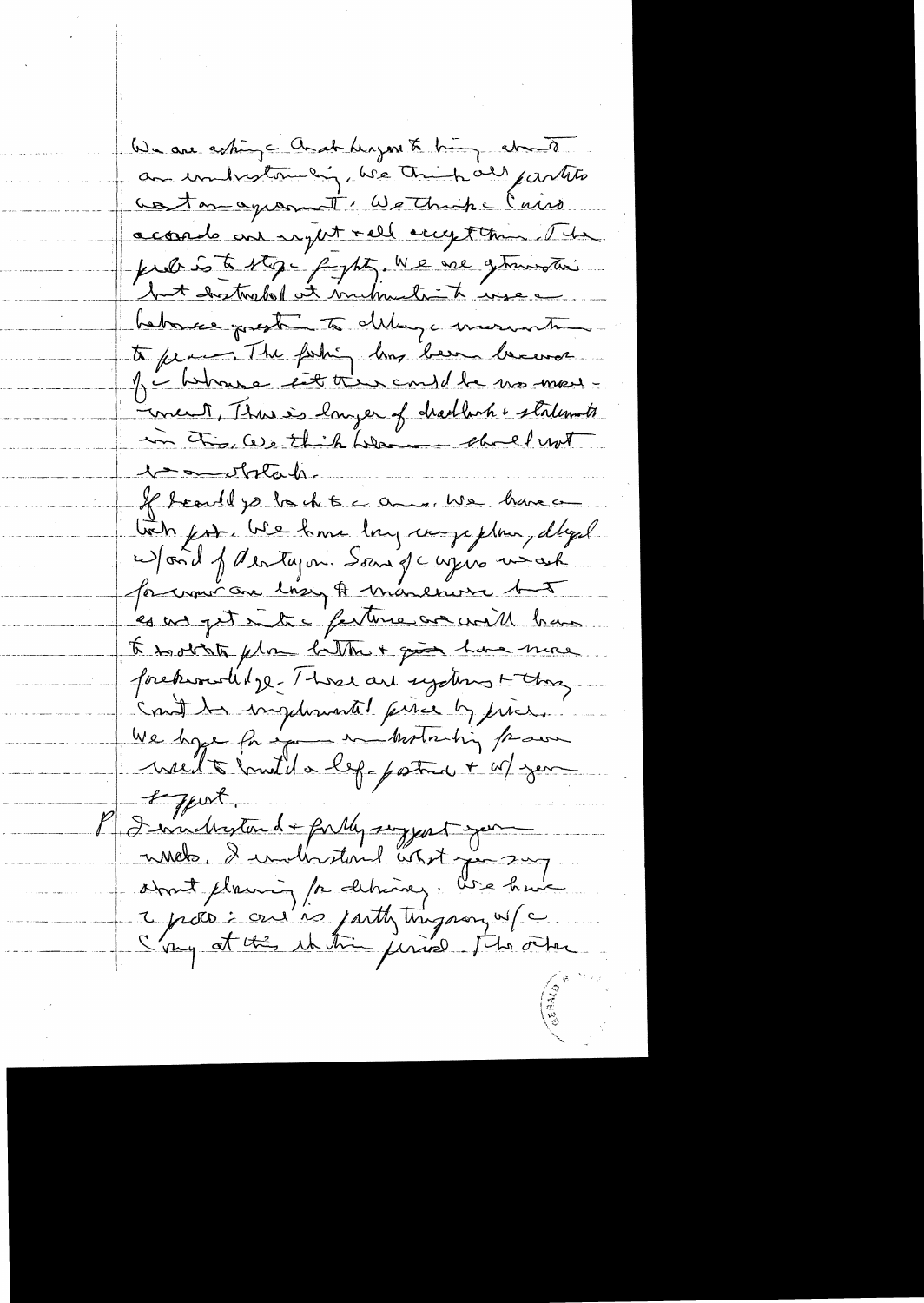is numeration tomand fluxe en ME. W/O moment, this will be surgeries on justigt supporting that SA has a generaise designer Thompsel month mountain toward per a would receive that george If I early speak a mont molait juive. I quitty equit this comments when prins suivant le part ejem when you have au mon et toton puissain. Kara main automorphisterial forgils. Templication lot commencement your leadurage was usy farsighted, lunt any 1 thing Duc of a fu 27 mondel la stremat domagen, est and Ja US, La sum more si fam. inbothid certifices who are in bosse ma fraged Fit<br>Les florits dréares très not pret ur ( la haust to past coald eining lack to concerning look Jean Seann byen H 11 mars will Strukt in P. Gya home - pour juinger vicement no bon Apart a verel erony Horico just av antonimal de but toute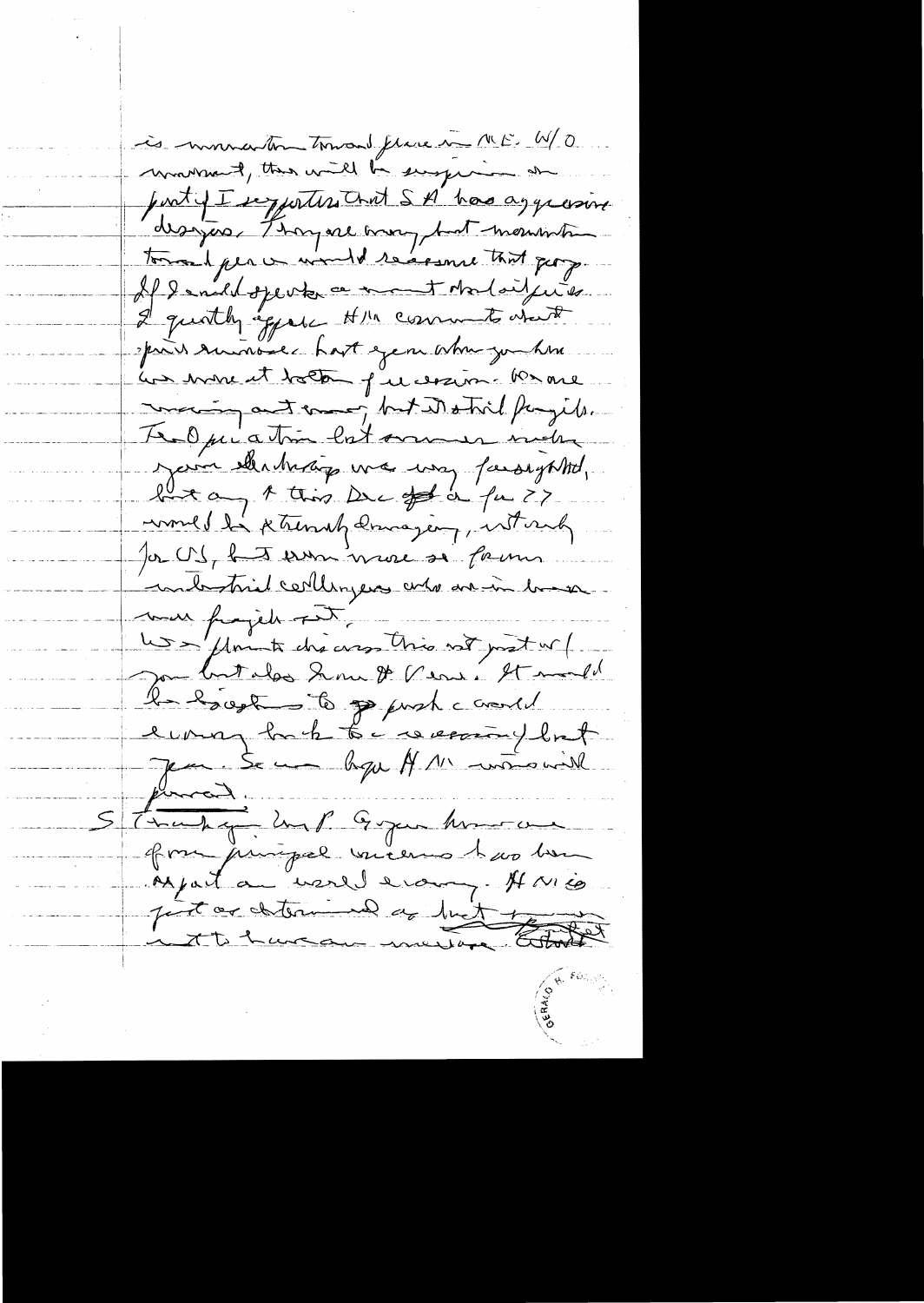with to dag + will legend hearing on what presence de cof bene rens. HM Ans said at bust to bink sylves have thousand would be well Cuttyriseath copiese tryand 52.8 unica get empert pour haut V une mon com hold to he mercase, but watched it will be xhowned dif of I appreciation + an with another there to tost of my others at S One entity in this ryand depends Prophe de arreall US - Sambi alleting which in mil. of phis hat a other things we wish a measure of reignaty to postify + strengthen on opinion molly of I find you northind that The boyert à another case form lig w/comp & han sond c action total last year uses all numbre justifield unpertravely we has not born successful in strong of cong a tron. They has alled beas unufaire dippért. for Rebrief , & other are daying tall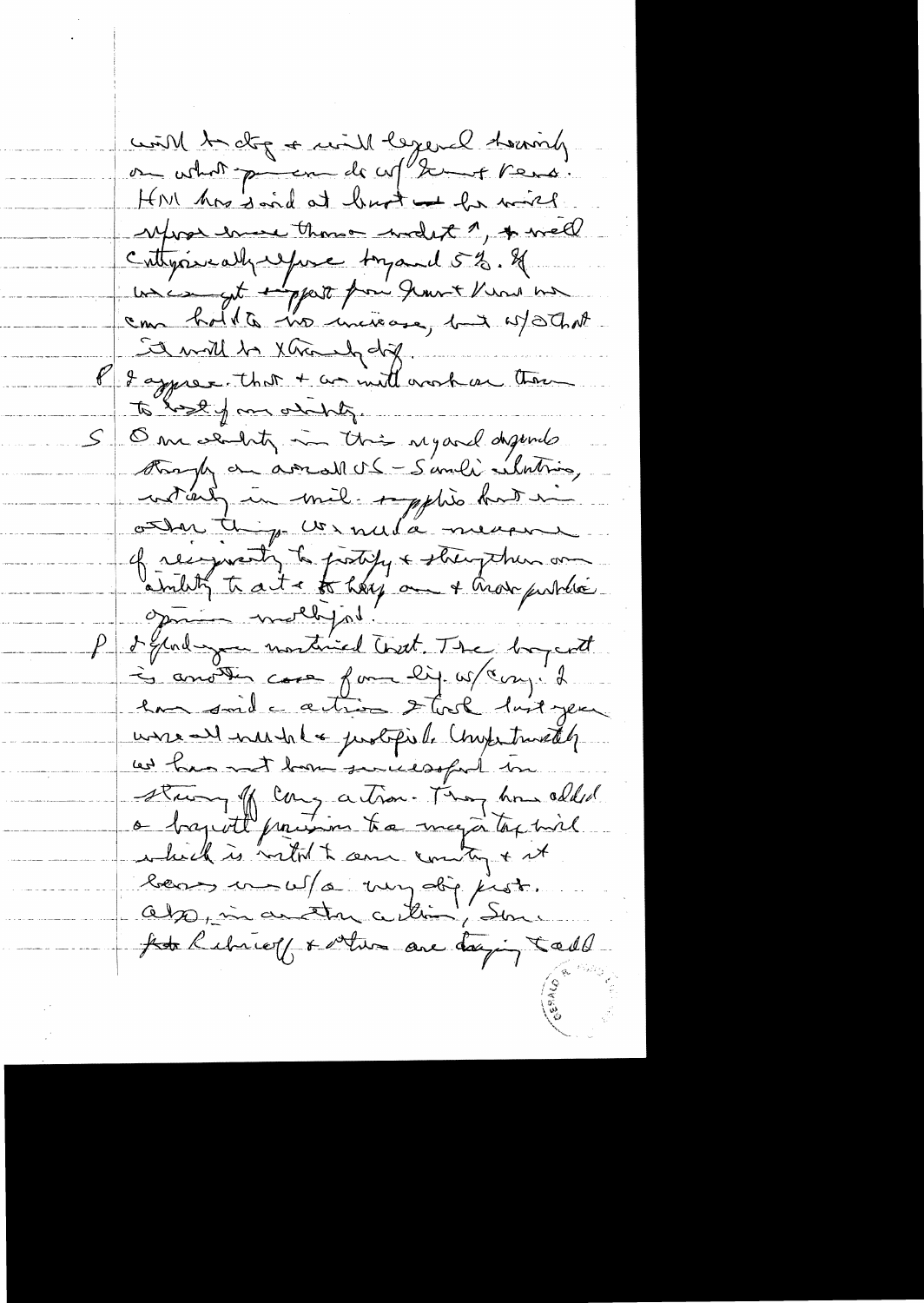cedentmin restrictions once XAA. has are working way hard to fifted the white has I said hun if they mill be successful. Thou it is a greation fritz. The XAR mus out Sept 20 + we but in to some est deput up nicely a water. I appeal all this legio & andrinal d'aiment avec de merce le géo. Most my familier of this legis mor  $\overline{2}$ to de formik & should crement. That is your months, but it had around a tagonion + makes hoserly un chif to transant up your compariso. If it is passed it imptice a Burgaritt Cratismetz, that will be an added jus. If bycott impures am combe payais. un civil disting tout Monument bayant proto arise as welling obligens M. It to not a dequem-first & so pointered act agreed I went c whole aran would anotok model a stag & some detail top w/c Coupe U.S. We meanthat decipy and dans trie that is a thrent to any other Contr hans fterda auto is needed +